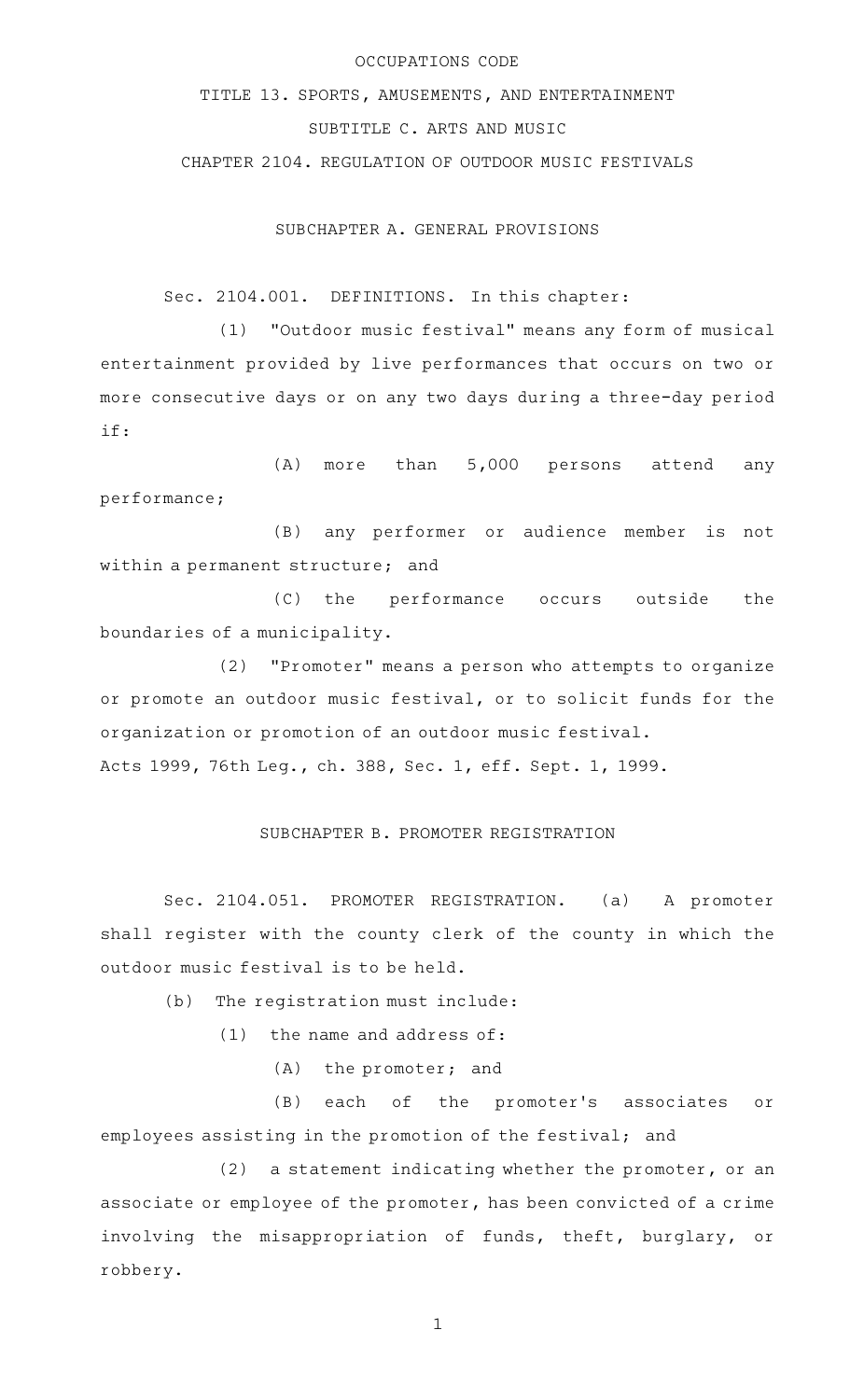(c) The promoter must submit a \$5 registration fee with the registration.

(d) The registration must be verified by the promoter and be based on the promoter 's best information and belief.

Acts 1999, 76th Leg., ch. 388, Sec. 1, eff. Sept. 1, 1999.

## SUBCHAPTER C. OUTDOOR MUSIC FESTIVAL PERMIT

Sec. 2104.101. FESTIVAL PERMIT APPLICATION. (a) A promoter shall, before the 60th day before the date the promoter holds an outdoor music festival, file a permit application with the county clerk of the county in which the festival is to be held.

 $(b)$  The application must include:

 $(1)$  the name and address of:

 $(A)$  the promoter; and

(B) each of the promoter's associates or employees assisting in the promotion of the festival;

(2) a financial statement of the promoter and a statement specifying the sources and amounts of capital being supplied for the festival;

 $(3)$  a description of the festival location;

(4) the name and address of the owner of the festival location;

(5) a statement describing the terms and conditions of the agreement allowing the promoter to use the festival location;

 $(6)$  the dates and times of the festival;

(7) the maximum number of persons the promoter will allow to attend the festival;

(8) a statement describing the promoter's plan to control the number of persons attending the festival;

(9) a description of the agreement between the promoter and each performer who is scheduled to appear at the festival; and

(10) a complete statement describing the promoter's festival preparations to comply with the minimum standards of sanitation and health prescribed by Chapter [341,](http://www.statutes.legis.state.tx.us/GetStatute.aspx?Code=HS&Value=341) Health and Safety Code.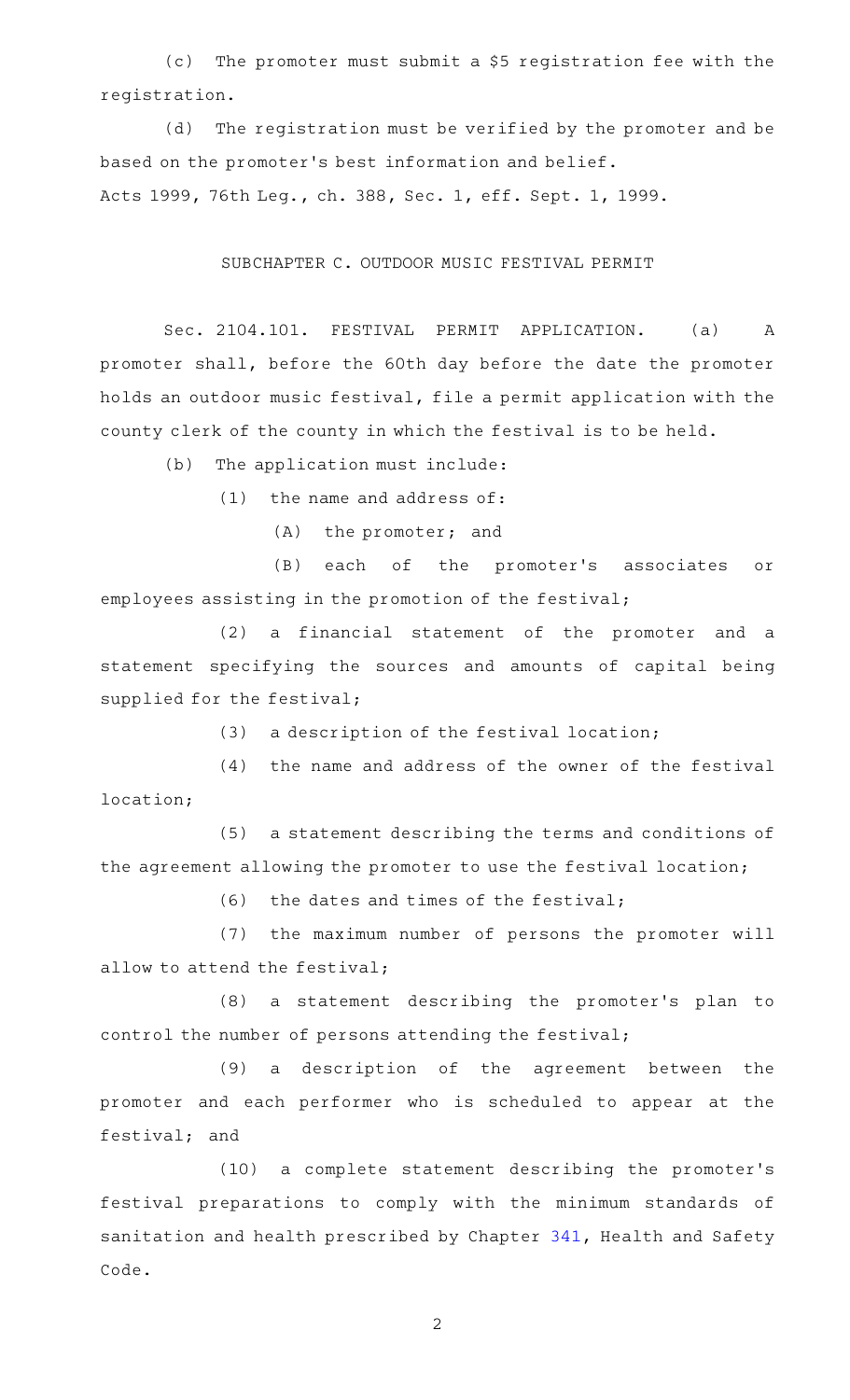(c) The promoter shall submit a \$5 filing fee with the permit application.

(d) The permit application must be verified by the promoter and be based on the promoter 's best information and belief. Acts 1999, 76th Leg., ch. 388, Sec. 1, eff. Sept. 1, 1999.

Sec. 2104.102. HEALTH REPORT. (a) On the filing of a permit application under Section [2104.101](http://www.statutes.legis.state.tx.us/GetStatute.aspx?Code=OC&Value=2104.101), the county clerk shall forward a copy of the application to the county health officer.

(b) The county health officer shall make a written report to the commissioners court. A report made under this subsection must:

(1) state whether the county health officer believes that the preparations described in the application would, if carried out, be sufficient to:

(A) protect the community and the persons attending the outdoor music festival from health dangers; and

(B) avoid a violation of Chapter [341,](http://www.statutes.legis.state.tx.us/GetStatute.aspx?Code=HS&Value=341) Health and Safety Code; and

(2) be filed with the county clerk before the second day before the date of the hearing on the permit application.

(c) The county health officer shall be present at the hearing on the permit application and may be called to testify by a person having an interest in the permit.

Acts 1999, 76th Leg., ch. 388, Sec. 1, eff. Sept. 1, 1999.

Sec. 2104.103. HEARING. (a) The commissioners court shall set a date and time for a hearing on the permit application.

(b) The hearing must be held:

(1) after the 15th day after the date the permit application is filed; and

(2) before the 30th day before the date set for the first performance of the outdoor music festival.

(c) A promoter is entitled to at least 10 days notice before the hearing date.

(d) Any person may appear at the hearing and testify for or against the grant of the permit.

Acts 1999, 76th Leg., ch. 388, Sec. 1, eff. Sept. 1, 1999.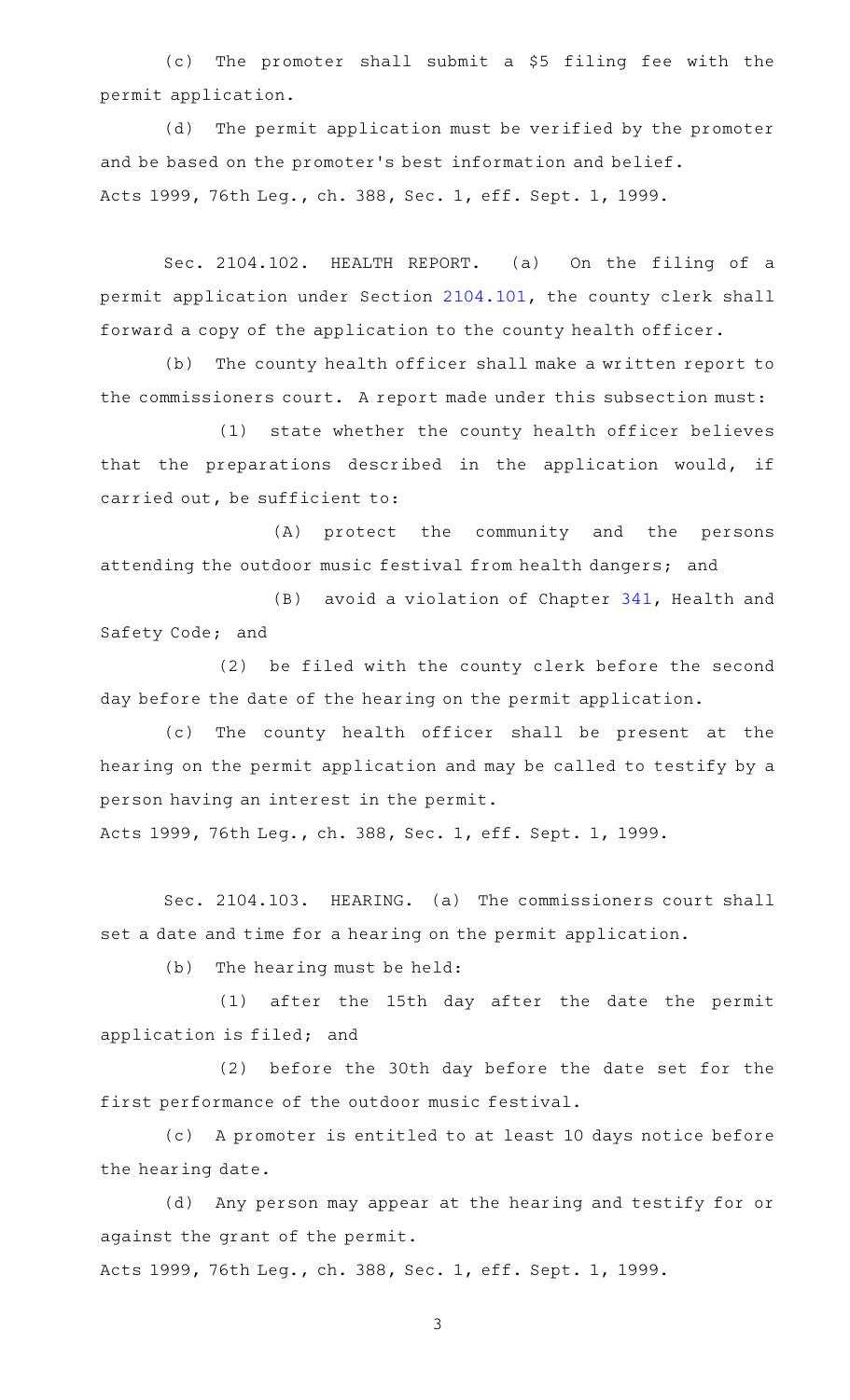Sec. 2104.104. DECISION ON PERMIT APPLICATION. The commissioners court shall grant a permit application filed under Section [2104.101](http://www.statutes.legis.state.tx.us/GetStatute.aspx?Code=OC&Value=2104.101) unless, by a majority vote, the court finds, from a preponderance of the evidence presented at the hearing, that:

(1) the permit application contains false or misleading information;

(2) required information is omitted from the application;

(3) the promoter does not have sufficient financial backing or stability to:

(A) carry out the preparations described in the application; or

(B) ensure the faithful performance of the promoter 's agreements;

(4) the preparations described in the application are insufficient to:

(A) protect the community or the persons attending the outdoor music festival from health dangers; or

 $(B)$  avoid a violation of Chapter [341,](http://www.statutes.legis.state.tx.us/GetStatute.aspx?Code=HS&Value=341) Health and Safety Code;

(5) the times of the festival and the festival location create a substantial danger of congestion and disruption of other lawful activities in the immediate vicinity of the festival;

(6) the preparations described in the application are insufficient to limit the number of persons attending the festival to the maximum number stated in the application; or

(7) the promoter does not have adequate agreements with performers to ensure with reasonable certainty that persons advertised to perform at the festival will appear.

Acts 1999, 76th Leg., ch. 388, Sec. 1, eff. Sept. 1, 1999.

Sec. 2104.105. EFFECT OF PERMIT. A permit issued under this chapter authorizes the promoter to hold an outdoor music festival at a specified location at specified times.

Acts 1999, 76th Leg., ch. 388, Sec. 1, eff. Sept. 1, 1999.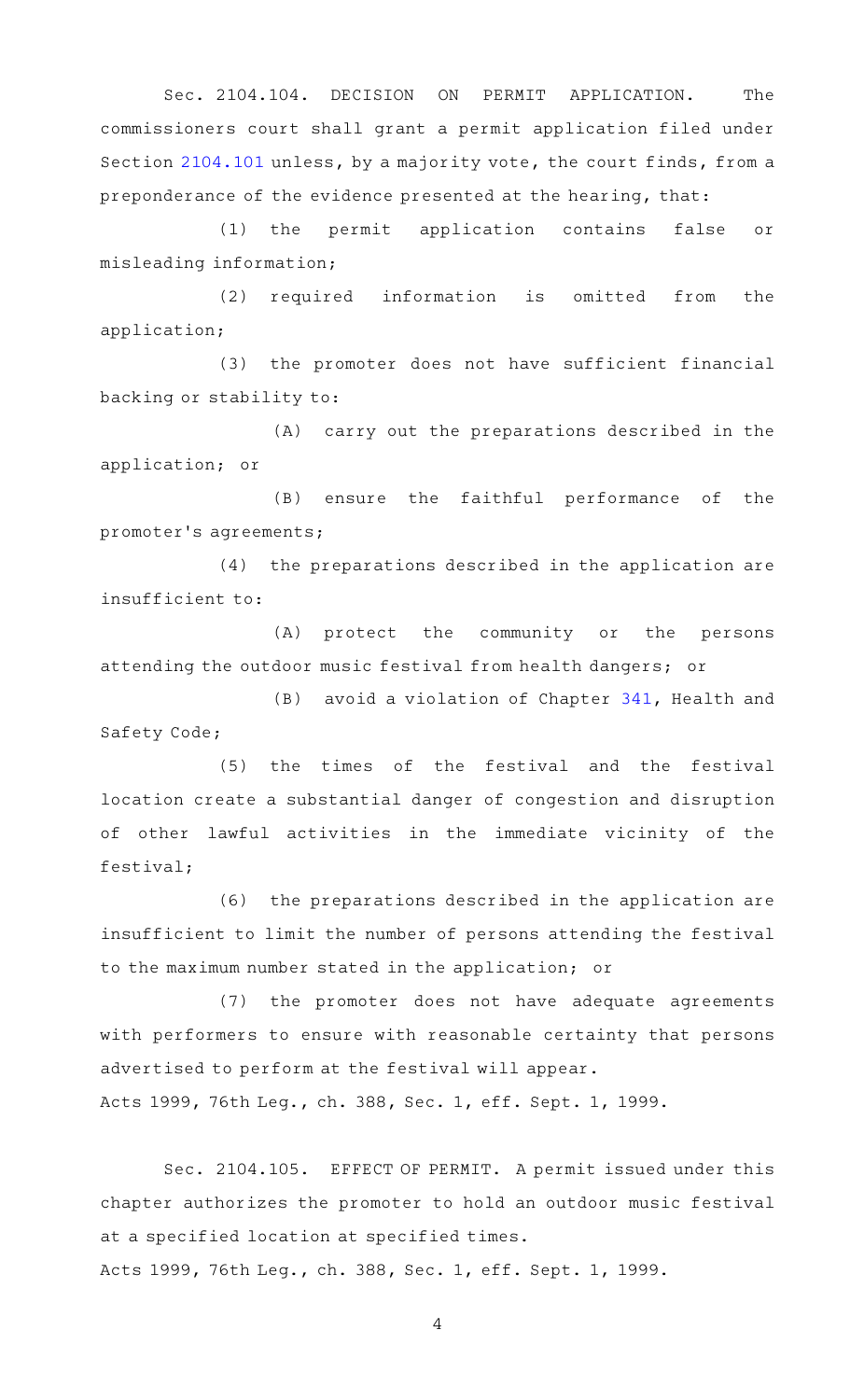Sec. 2104.106. PERMIT REVOCATION. (a) At any time before the fifth day before the date of the first performance of the outdoor music festival, the commissioners court may, after reasonable notice to the promoter and a hearing, revoke the permit on a finding, by a majority of the court, that:

(1) the preparations for the event will not be completed in time for the first performance; and

(2) the failure to carry out the preparations will result in a serious threat to the health of the community or persons attending the festival.

(b) A permit may not be revoked during the period beginning with the fifth day before the date of the first performance of the festival and ending with the final day of the festival. Acts 1999, 76th Leg., ch. 388, Sec. 1, eff. Sept. 1, 1999.

Sec. 2104.107. APPEAL. (a) A person affected by an action of the commissioners court in granting, denying, or revoking a permit issued under this chapter may appeal the action by filing a petition in a district court in the county in which the commissioners court presides.

(b) The district court shall review the action of the commissioners court under the substantial evidence rule.

(c) An appeal under this section does not suspend an action of the commissioners court unless the district court orders a suspension.

Acts 1999, 76th Leg., ch. 388, Sec. 1, eff. Sept. 1, 1999.

## SUBCHAPTER D. PENALTIES

Sec. 2104.151. PROHIBITED ACTS; CRIMINAL OFFENSE. (a) A person may not act as a promoter of an outdoor music festival unless the person registers with the county clerk of the county in which the festival is to be held.

 $(b)$  A person may not direct, control, or participate in the direction or control of an outdoor music festival unless the festival is authorized by a permit issued under this chapter.